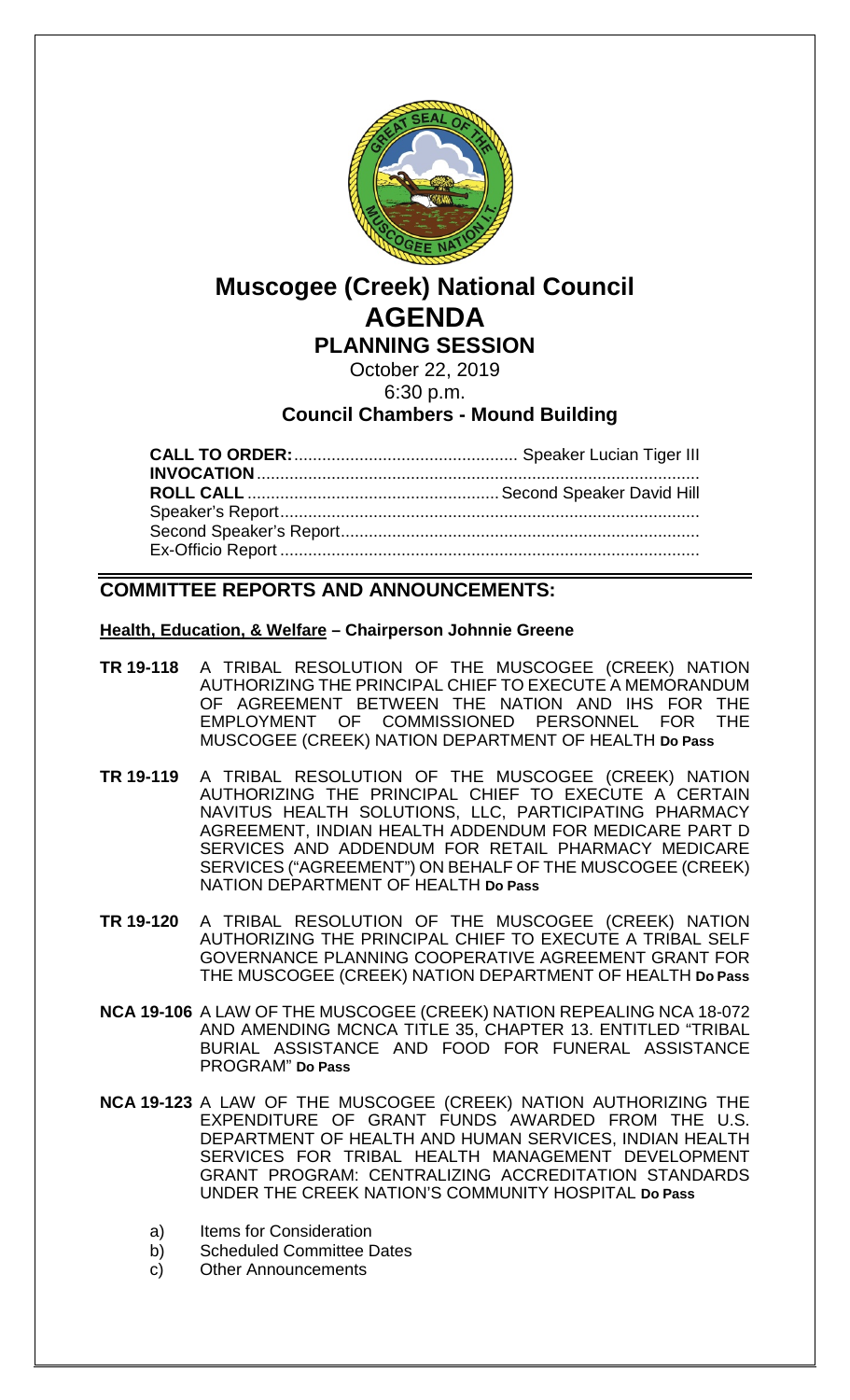Planning Session October 22, 2019 Page 2

#### **Land, Natural Resources & Cultural Preservation – Chairman Darrell Proctor**

- **TR 19-121** A TRIBAL RESOLUTION OF THE MUSCOGEE (CREEK) NATION AUTHORIZING THE PRINCIPAL CHIEF TO EXECUTE HAZARDOUS FUELS REDUCTION PROJECT REQUEST FORMS WITH THE BUREAU OF INDIAN AFFAIRS TO ALLOW CONTROLLED BURNS ON VARIOUS MUSCOGEE (CREEK) NATION PROPERTIES **Do Pass**
- **TR 19-122** A TRIBAL RESOLUTION OF THE MUSCOGEE (CREEK) NATION AUTHORIZING THE PRINCIPAL CHIEF TO EXECUTE AN ENDORSEMENT ISSUED BY FIRST AMERICAN TITLE INSURANCE COMPANY **Do Pass**
- **NCA 19-126** A LAW OF THE MUSCOGEE (CREEK) NATION AUTHORIZING THE EXPENDITURE OF GRANT FUNDS AWARDED FROM THE U.S. ENVIRONMENTAL PROTECTION AGENCY FOR THE BENEFIT OF THE GEOSPATIAL DEPARTMENT **Do Pass**
	- a) Items for Consideration
	- b) Scheduled Committee Dates
	- c) Other Announcements

#### **Business, Finance & Justice – Chairman Robert Hufft**

- **NCR 19-005** A RESOLUTION OF THE MUSCOGEE (CREEK) NATIONAL COUNCIL SELECTING TERRY A. COSTANZA TO THE BOARD OF DIRECTORS OF ONEFIRE HOLDING COMPANY, LLC **Do Pass**
- **TR 19-123** A TRIBAL RESOLUTION OF THE MUSCOGEE (CREEK) NATION CONFIRMING THE NOMINATION OF DEREK STEELEY TO SERVE ON THE MVSKOKE LOAN FUND BOARD **Do Pass**
- **NCA 19-127** A LAW OF THE MUSCOGEE (CREEK) NATION APPROPRIATING FUNDS TO FINANCE A LOAN TO THE MVSKOKE LOAN FUND FOR LENDING CAPITAL TO SUPPORT COMMERCIAL AND CONSUMER CLIENTS **Do Pass**
- **NCA 19-128** A LAW OF THE MUSCOGEE (CREEK) NATION AUTHORIZING THE EXPENDITURE OF GRANT FUNDS AWARDED FROM THE INTERNAL REVENUE SERVICE FOR THE BENEFIT OF THE MVSKOKE LOAN FUND **Do Pass**
	- a) Items for Consideration
	- b) Scheduled Committee Dates
	- c) Other Announcements

#### **OTHER BUSINESS:**

- **NCR 19-003** A RESOLUTION OF THE MUSCOGEE (CREEK) NATIONAL COUNCIL SELECTING FAMOUS MARSHALL TO SERVE ON THE MUSCOGEE NATION BUSINESS ENTERPRISE BOARD OF DIRECTORS **Postponed during September 28, 2019 Regular Session**
- **NCR 19-004** A RESOLUTION OF THE MUSCOGEE (CREEK) NATIONAL COUNCIL SELECTING FAMOUS MARSHALL TO SERVE ON THE MUSCOGEE NATION BUSINESSES, LLC (MNB, LLC) BOARD OF DIRECTORS **Postponed during September 28, 2019 Regular Session**

**Presentation:** Sovereign Consultant